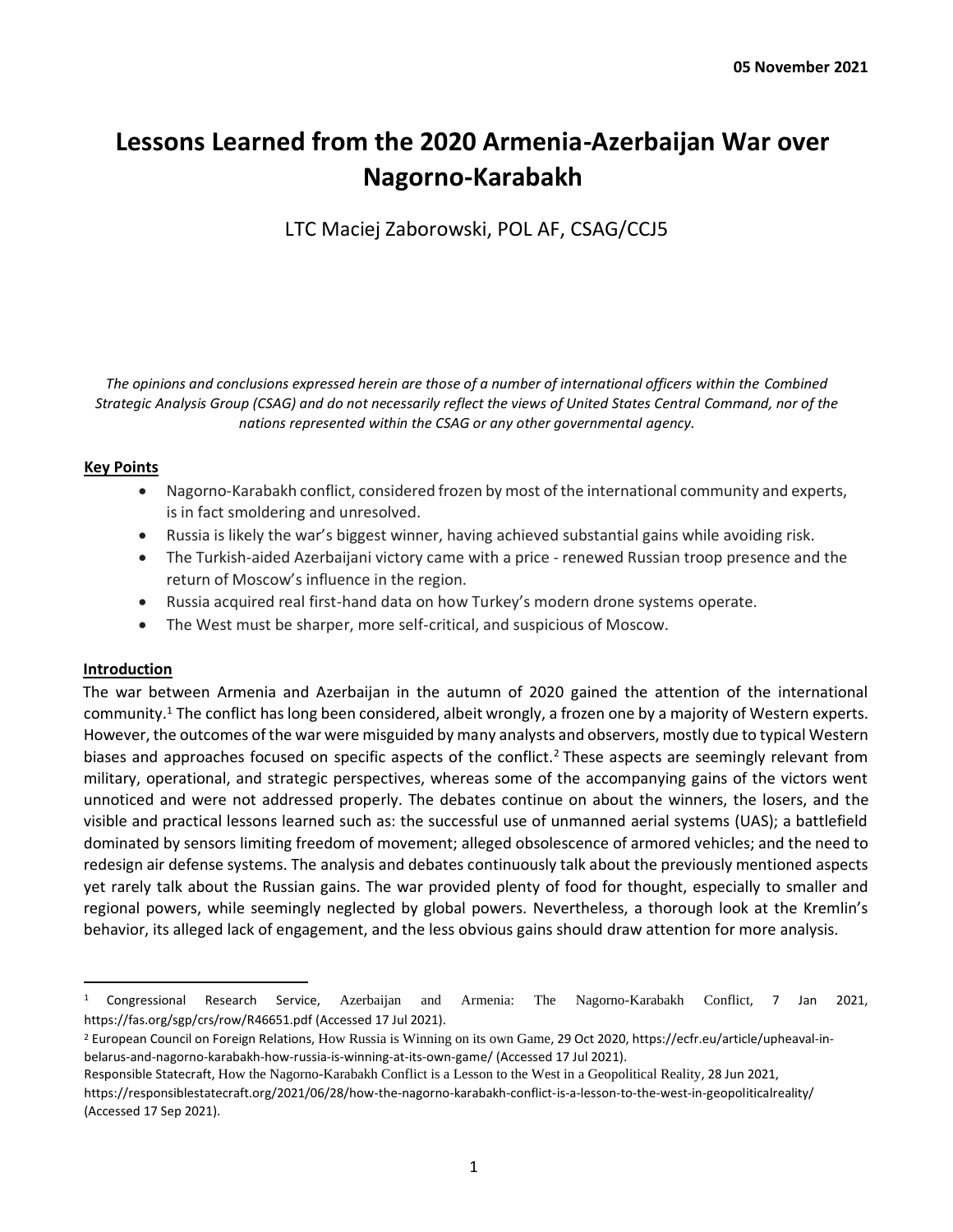### **Background**

The Nagorno-Karabakh conflict has its roots in ethnic and territorial disputes and clashes. This mountainous region is located in the Eastern parts of the Lesser Caucasus range. This area has historically been dominated by an ethnic Armenian population. The Armenian people have long cherished the memory of the Kingdom of Armenia (sometimes referred to as the Armenian Empire), however the Kingdom has long been removed from the modern map and its people fell under the rules of external powers over time. The most tragic time for Armenians was during the Ottoman rule, during which the genocide of Armenians occurred and a hatred of Turkic people sprouted. Tensions between Armenians and Azeri had been managed quietly during the Soviet Union era. The most significant events in recent history started in 1988 when Armenia demanded the region be included into Soviet Armenia which then escalated into an all-out war in 1990. This so-called First Nagorno-Karabakh War left Armenia as the victor. This outcome resulted mostly because both sides used roughly the same post-soviet equipment and tactics, but the Armenian side had more post-soviet cadres who were better educated, trained, and experienced. A ceasefire in 1994 halted the fighting for nearly 20 years (with only minor skirmishes on a limited scale). With the absence of a unifying and enforcing influence from Moscow, a return to fighting seemed inevitable. A fatal breach of the cease-fire occurred in April of 2016 lasted for only 4 days. Nevertheless, the conflict, considered frozen by majority of international community and experts, was in fact smoldering and reerupted in September of 2020. However, this time both sides entered into a full-scale war from completely different positions.

Both sides represented the post-Soviet paradigm, but the preparation by each was vastly different. Because of the differences in preparation, the outcome of the war was different than expected and at some points even surprising when compared to prior conflicts.

#### **Analysis**

After hard lessons learned from previous conflicts, Azerbaijan invested heavily in its military. Between 2008 and 2019, Baku spent over \$24 B, which is six times as much as spent by Yerevan.<sup>3</sup> Azeris also decided to acquire modern weapon systems, particularly drones and sensor systems, and stopped relying exclusively on Russianmade armament.<sup>4</sup>

However, what mattered maybe even more than the equipment and skills of combatants on both sides was the external influence and interventions. Armenia, which is considered to be traditionally aligned with Russia, but did not receive the expected support from Moscow. In fact, the Kremlin remained mostly silent and inactive. Moscow was accused by many Western sources of disabilities and military vulnerabilities, because of its inability to act.<sup>5</sup> The Armenian military was in possession of numerous, mostly Russian-made weapon systems, though lacked vastly in modern air-defense systems.

On the other hand, Azerbaijan benefited decisively from its new, or 'old-new' ally – Turkey. Ankara has been known for its increasing activity and interest in conflicts in the region in the past few years. In 2019, Turkey captured vital

<sup>3</sup> Eurasianet.org , Armenia-Azerbaijan: Who's the Big Defense Spender?, 28 Oct 2019, https://eurasianet.org/armeniaazerbaijanwhos-the-big-defense-spender (Accessed 17 Jul 2021).

<sup>4</sup> EVN Report, Arms Supplies to Armenia and Azerbaijan, 17 Feb 2021, https://www.evnreport.com/spotlight-karabakh/armssupplies-to-armenia-and-azerbaijan (Accessed 17 Jul 2021).

<sup>5</sup> Bayram Balci, Russia and The Karabakh War. Is Moscow Still The Game Leader?, 11 Dec 2020,

https://www.sciencespo.fr/ceri/en/content/russia-and-karabakh-war-moscow-still-game-leader-0.html (Accessed 17 Jul 2021).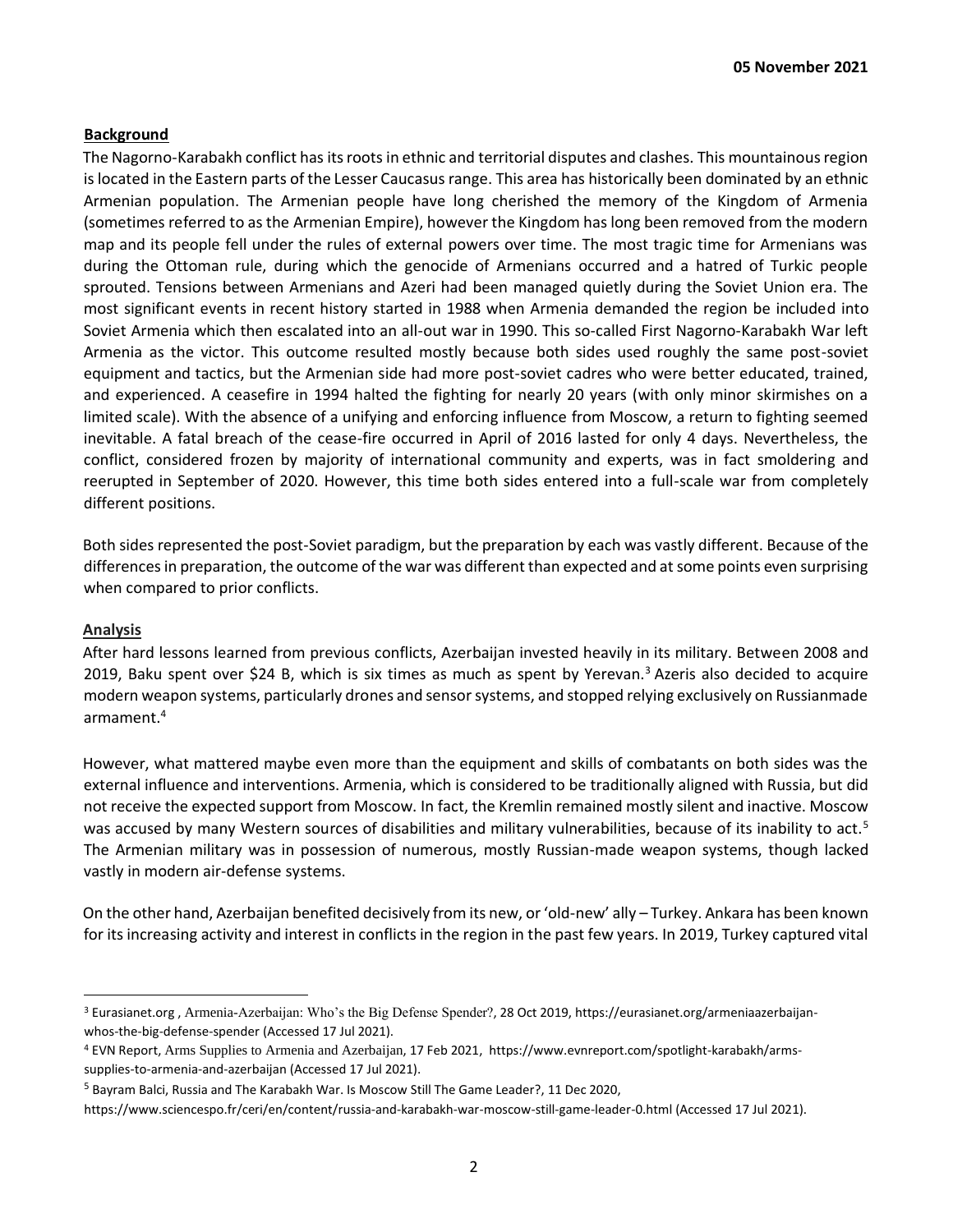territories along its southern border with Syria, using a pretext of fighting ISIS and other terrorist groups. Earlier in 2020, Ankara provided support to Libyan government forces, which then allowed President

Erdogan to acquire valuable natural resources and more access to the Mediterranean. In July 2020, President Erdogan saw an opportunity in Caucasus. Calling upon pan-Turkic narratives, he threw his support behind Baku. Turkey provided several small and medium sized drone systems to Azerbaijan, amongst other military support. Therefore, Azerbaijan's military acquired state-of-the-art equipment such as high-tech precise HD sensor systems from outside the Russian armaments industry umbrella.<sup>6</sup>

This political-military situation, where a major and long engaged power (Russia) remained mostly silent/neutral, not providing for its ally, whereas a new or re-emerging regional power (Turkey) vividly supported its new (though old historically and tradition based) ally, drew a lot of attention and comments throughout the West. Many experts even allowed themselves to follow narrative of calling the situation a clash between the Russian air-defense system and Turkish drones.<sup>7</sup>

Armenia appears to be the biggest loser of the war politically, militarily, and morally. If the loss of territory on its own was not bad enough, the country entered into internal instability and waves of anti-governmental protests after the ceasefire. The most visible and obvious winners of the 2020 Armenia-Azerbaijan war are Azerbaijan and Turkey. Baku got back once lost territories, humiliated the old opponent, and acquired a renewed partnership with an important regional power. Turkey managed to prove the value of its arms industry. President Erdogan acquired and multiplied much needed internal and external endorsements of its weapon systems.

Astonished at what they thought they had seen in Karabakh, Western observers immediately started to analyze their own observations in order to employ their findings.<sup>8</sup> However, the above observations focus mostly on practicality and technicalities, but do not address a hidden nature and importance of the biggest winner's gains and how Russia benefited from the conflict. The Kremlin has been so much criticized for its surprising inability to act and abandoning its ally, in fact took a posture which should not be a surprise at all. A 'too early' Russian intervention would have triggered international protests and posed unwanted problems for President Putin. Instead of acting and drawing criticism (maybe even sanctions), Putin chose to wait until the rest of the world came asking for Moscow to react. This way Putin brought Russian troops back to places where they withdrew from years ago, and this happened without any protests.<sup>9</sup>

<sup>6</sup> Center for Strategic and International Studies, The Air and Missile War in Nagorno-Karabakh: Lessons for the Future of Strike and Defense, 8 Dec 2020, https://www.csis.org/analysis/air-and-missile-war-nagorno-karabakh-lessons-future-strike-and-defense (Accessed 17 Jul 2021).

<sup>7</sup> James Marson and Brett Forrest, Armed Low-Cost Drones, Made by Turkey, Reshape Battlefield and Geopolitics, 3 Jun 2021, https://www.wsj.com/articles/armed-low-cost-drones-made-by-turkey-reshape-battlefields-and-geopolitics11622727370 (Accessed 17 Jul 2021).

<sup>8</sup> The Guardian, UK wants new drones in wake of Azerbaijan military success, https://www.theguardian.com/world/2020/dec/29/ukdefence-secretary-hails-azerbaijans-use-of-drones-in-conflict (Accessed 17 Jul 2021).

<sup>9</sup> Politiikasta.fi, The 2020 Nagorno-Karabakh War in Russia's Geopolitical Puzzle, 17 Feb 2021, https://politiikasta.fi/en/the-2020 nagorno-karabakh-war-in-russias-geopolitical-puzzle/ (Accessed 17 Sep 2021).

George C. Marshall European Center for Security Studies, Russian Crisis Behavior, Nagorno-Karabakh and Turkey?, Number 19, January 2021, https://www.marshallcenter.org/en/publications/perspectives/russian-crisis-behavior-nagorno-karabakhand-turkey-0 (Accessed 17 Sep 2021).